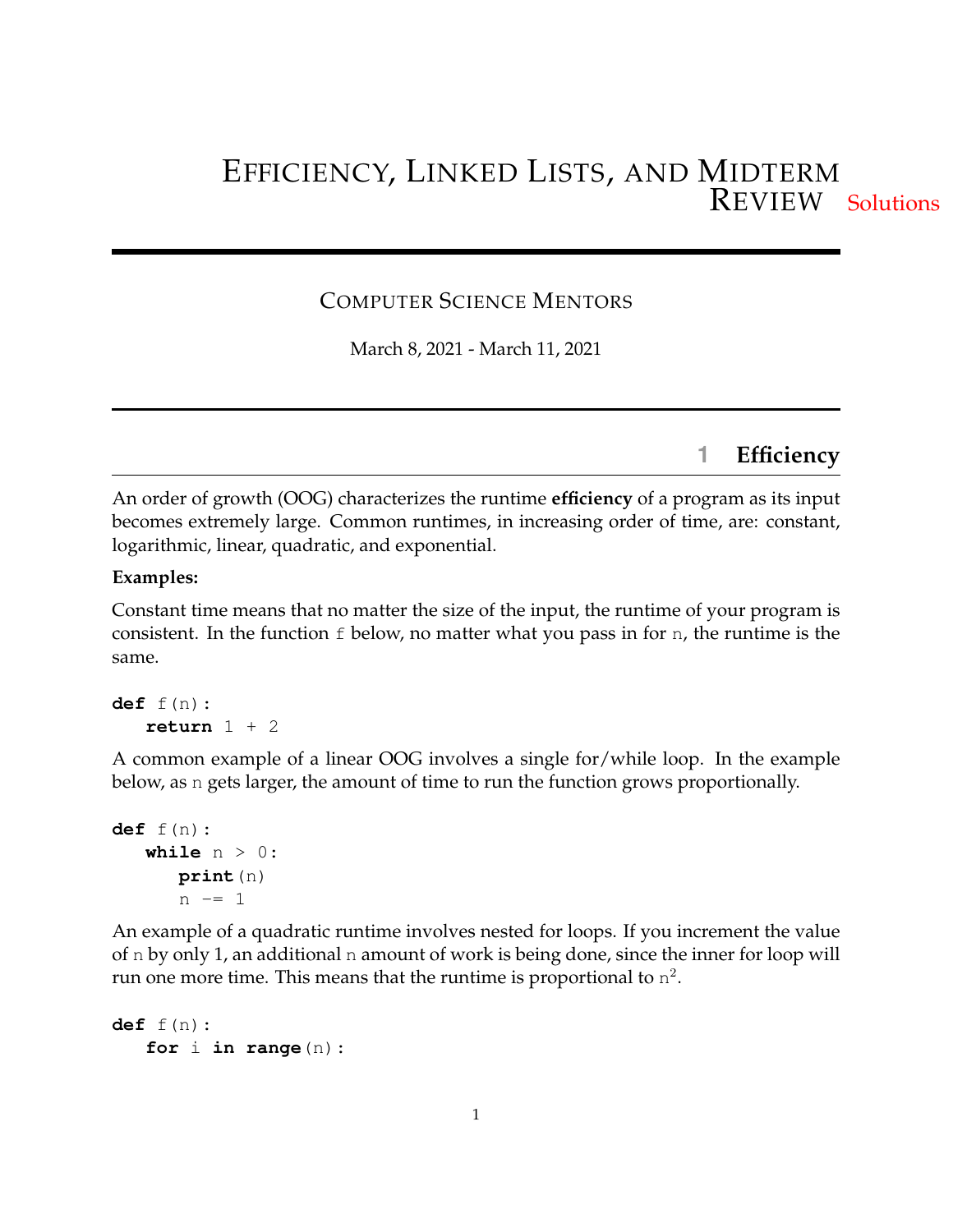```
for j in range(n):
  print(i*j)
```
- 1. What is the order of growth for foo?
	- (a) **def** foo(n):

**for** i **in range**(n): **print**('hello')

Linear. This is a for loop that will run n times.

- (b) What's the order of growth of  $f \circ \circ$  if we change range (n):
	- i. To range  $(n/2)$ ?

Linear. The loop runs n/2 times, but the runtime still scales linearly proportionally to n.

ii. To range  $(n**2 + 5)$ ?

Quadratic. The number of times the loop runs is proportional to  $n^2$ .

iii. To range (10000000)?

Constant. No matter the size of n, we will run the loop the same number of times.

2. What is the order of growth for belgian\_waffle?

```
def belgian_waffle(n):
    total = 0while n > 0:
        total += 1n = n // 2
    return total
```
Logarithmic. Notice that with each pass through the while loop, the value of n is halved. Since we are halving till 0, this would be a logarithmic runtime.

Jamie Ip, Kenneth Chi, Kevin Moy, Mathilde McKeever, Cyrus Bugwadia, Peter Zhang, and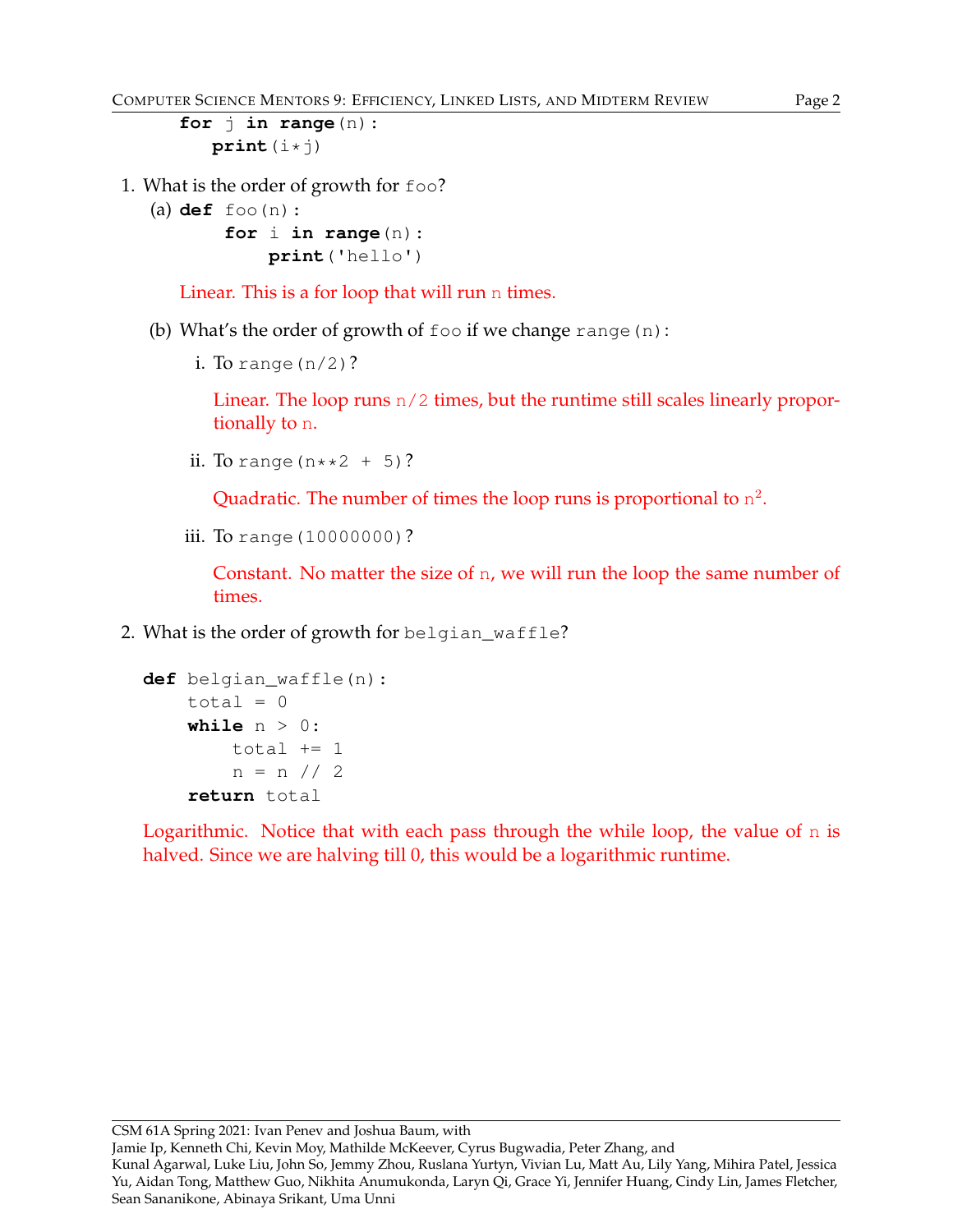# **2 Linked Lists**

Linked lists consists of a series of links which have two attributes: first and rest. The first attribute contains some sort of value that is usually what you want to end up storing in the list (these can be integers, strings, lists etc.). The rest attribute, on the other hand, is a pointer to another link or  $\text{Link}$ . empty, which is just an empty linked list represented traditionally by an empty tuple (but not necessarily, so never assume that it is represented by an empty tuple otherwise you may break an abstraction barrier!).

Because each link contains another link or  $Link$ .  $empty$ , linked lists lend themselves to recursion (just like trees). Consider the following example, in which we double every value in linked list. We mutate the current link and then recursively double the rest.

```
def double_values(link):
     if link is not Link.empty:
        link.first * = 2 # we mutate the value inside of the link
        double_val(link.rest) # we mutate the values in the rest
                              # of the linked list
    # if the link is empty then do nothing
```
However, unlike with trees, we can also solve many linked list questions using iteration. Take the following example where we have written double\_values using a while loop instead of using recursion:

```
def double values iter(link):
    while link is not Link.empty:
        link.first *= 2link = link.rest # Note that this does not mutate
                         # the original linked list;
                         # it changes what link the variable
                         # link is pointing to
```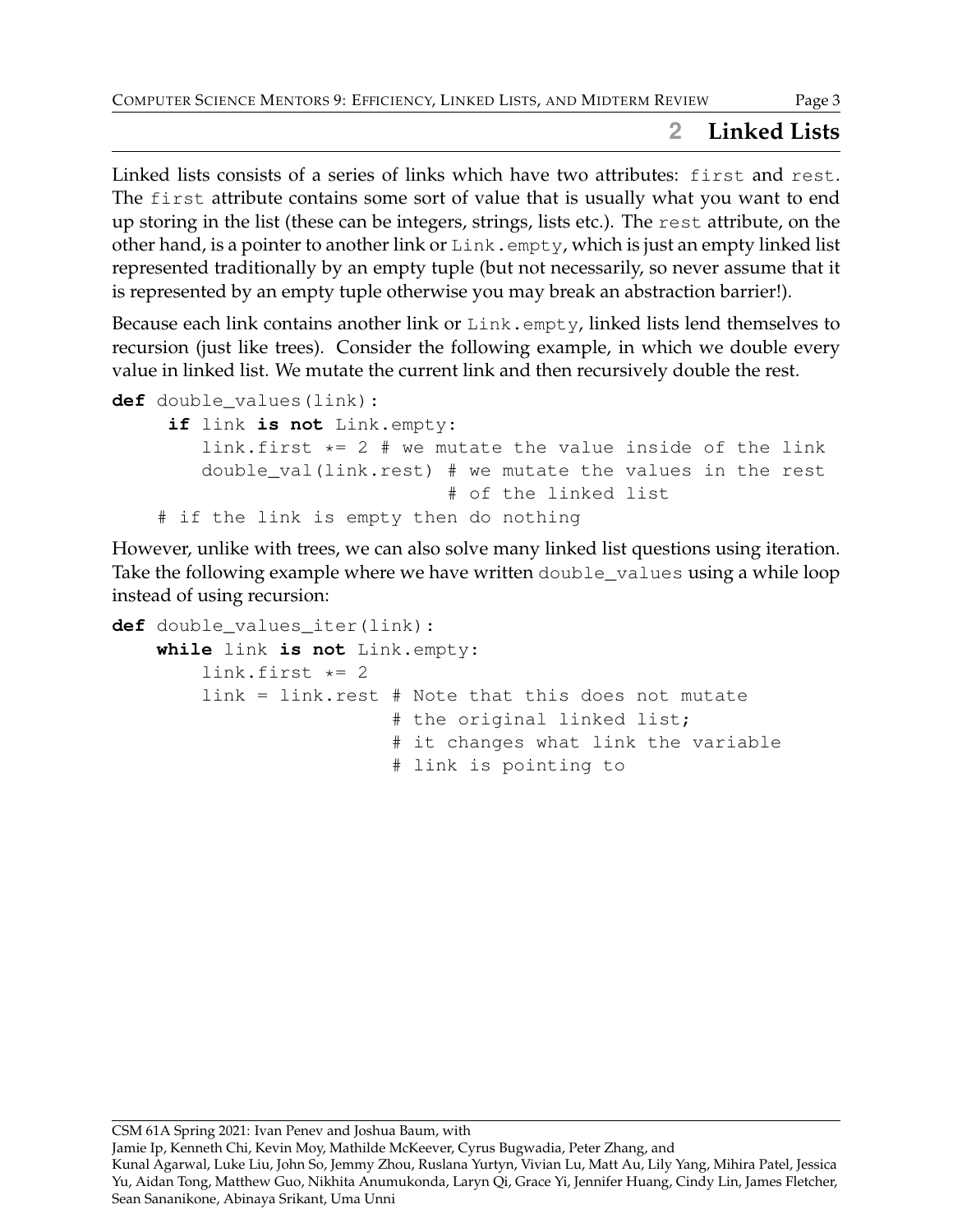For each of the following problems, assume linked lists are defined as follows:

```
class Link:
    empty = ()def __init__(self, first, rest=empty):
        assert rest is Link.empty or isinstance(rest, Link)
        self.first = first
        self.rest = rest
    def __repr__(self):
        if self.rest is not Link.empty:
            rest_repr = ', ' + repr(self.rest)
        else:
            rest_repr = ''
        return 'Link(' + repr(self.first) + rest_repr + ')'
    def __str__(self):
        string = ' <'
        while self.rest is not Link.empty:
            string += str(self.first) + ' '
            self = self.rest
        return string + str(self.first) + '>'
```
To check if a Link is empty, compare it against the class attribute  $Link$ . empty:

```
if link is Link.empty:
   print('This linked list is empty!')
```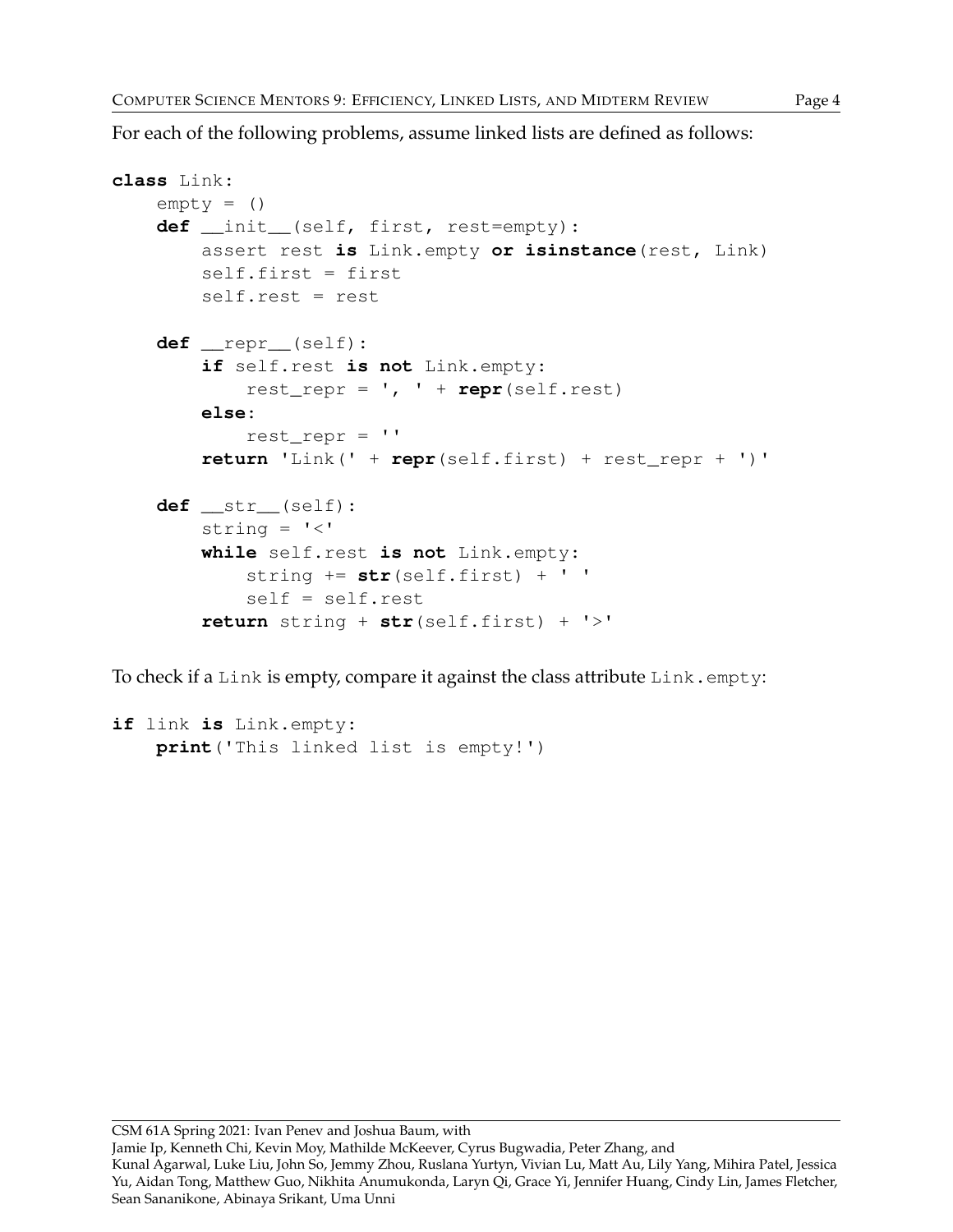1. What will Python output? Draw box-and-pointer diagrams to help determine this. >>>  $a = Link(1, Link(2, Link(3)))$ +---+---+ +---+---+ +---+---+  $| 1 |$  -- $|$ -> $| 2 |$  -- $|$ -> $| 3 | / |$ 

```
+---+---+ +---+---+ +---+---+
>>> a.first
1
\gg a.first = 5
+---+---+ +---+---+ +---+---+
| 5 | --|->| 2 | --|->| 3 | / |
+---+---+ +---+---+ +---+---+
>>> a.first
5
>>> a.rest.first
\mathcal{P}>>> a.rest.rest.rest.rest.first
```
Error: tuple object has no attribute rest (Link.empty has no rest)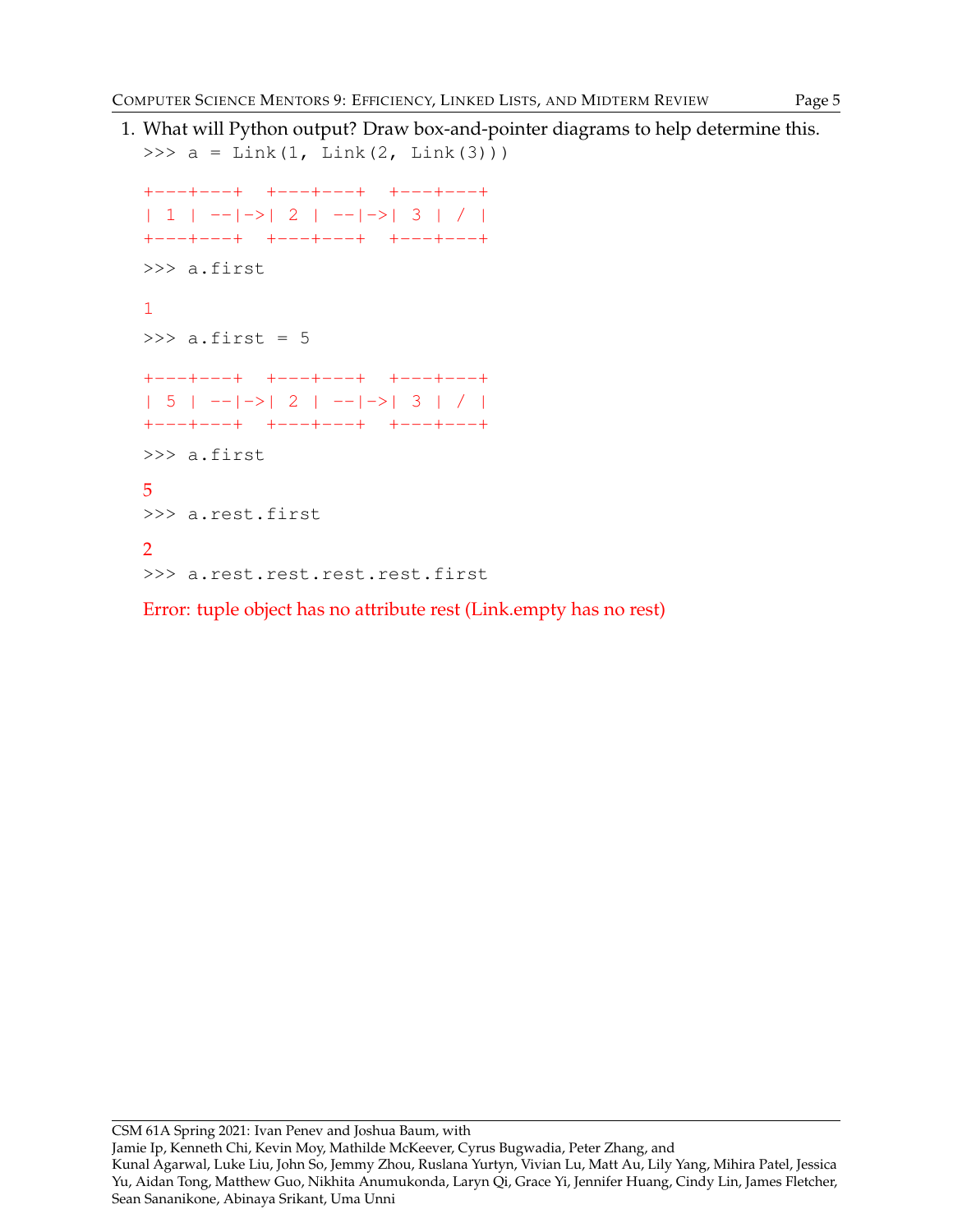```
>>> a.rest.rest.rest = a
  +---+---+ +---+---+ +---+---+
+->| 5 | --|->| 2 | --|->| 3 | --|--+
| +---+---+ +---+---+ +---+---+ |
| |
+-----------------------------------+
>>> a.rest.rest.rest.rest.first
2
>>> repr(Link(1, Link(2, Link(3, Link.empty))))
"Link(1, \text{Link}(2, \text{Link}(3)))"
>>> Link(1, Link(2, Link(3, Link.empty)))
Link(1, Link(2, Link(3)))
>>> str(Link(1, Link(2, Link(3))))
'<1 2 3>'
>>> print(Link(Link(1), Link(2, Link(3))))
<<1> 2 3>
```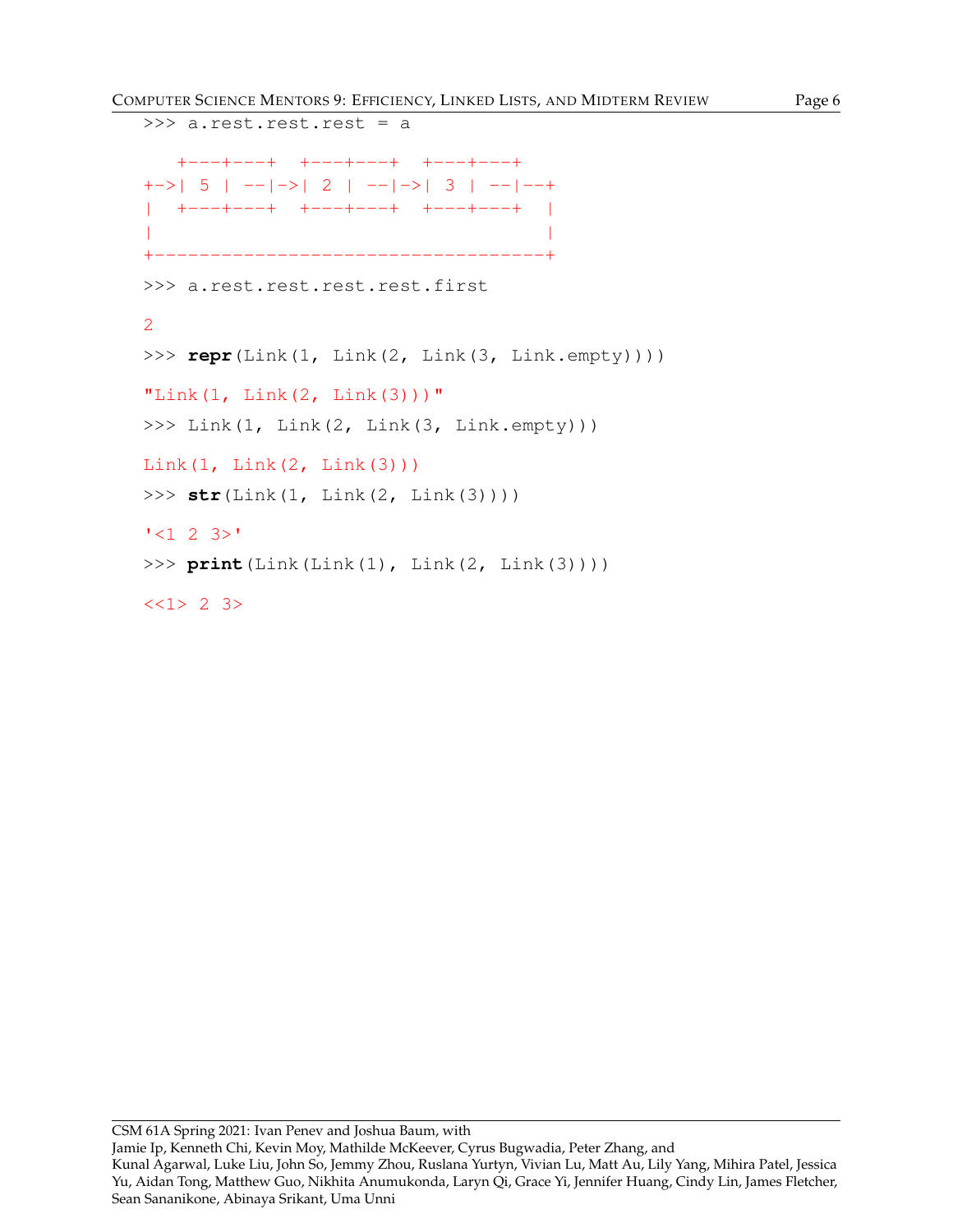2. Write a function skip, which takes in a Link and returns a new Link with every other element skipped.

```
def skip(lst):
      """
      >>> a = Link(1, Link(2, Link(3, Link(4))))
      \gg a
      Link(1, Link(2, Link(3, Link(4))))\Rightarrow b = skip(a)
      >>> b
      Link(1, Link(3))>> a
      Link(1, Link(2, Link(3, Link(4)))) \# Original is unchanged
      """
      if ___________________________________________:
             \frac{1}{2} , and the set of the set of the set of the set of the set of the set of the set of the set of the set of the set of the set of the set of the set of the set of the set of the set of the set of the set of the set
      elif _________________________________________:
             \overline{\phantom{a}} , and the contract of the contract of the contract of the contract of the contract of the contract of the contract of the contract of the contract of the contract of the contract of the contract of the contrac
       ______________________________________________
      if lst is Link.empty
             return Link.empty
        elif lst.rest is Link.empty:
             return Link(lst.first)
      return Link(lst.first, skip(lst.rest.rest))
```
#### **Base cases:**

- When the linked list is empty, we want to return a new Link.empty.
- If there is only one element in the linked list (aka the next element is empty), we want to return a new linked list with that single element.

### **Recursive case:**

All other longer linked lists can be reduced down to either a single element or empty linked list depending on whether it has odd or even length. Therefore, we want to keep the first element, and recurse on the element after the next (skipping the immediate next element with lst.rest.rest). To build a new linked list, we can add new links to the end of the linked list by calling skip recursively inside the rest argument of the Link constructor.

CSM 61A Spring 2021: Ivan Penev and Joshua Baum, with

Jamie Ip, Kenneth Chi, Kevin Moy, Mathilde McKeever, Cyrus Bugwadia, Peter Zhang, and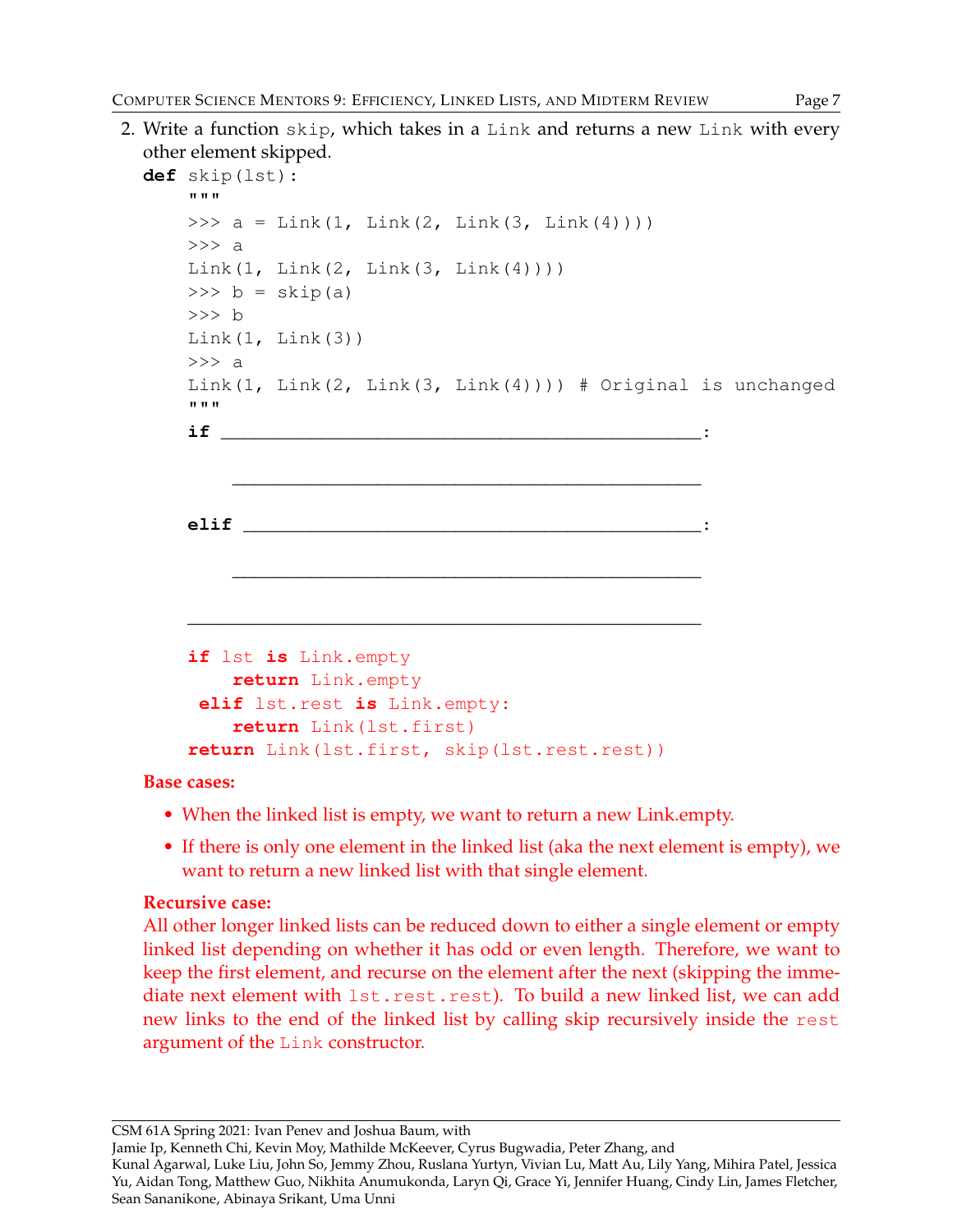```
3. Now write function skip by mutating the original list, instead of returning a new list.
  Do NOT call the Link constructor.
  def skip(lst):
      """
      >>> a = Link(1, Link(2, Link(3, Link(4))))
      \gg skip(a)
      >>> a
      Link(1, Link(3))
      """
  def skip(lst): # Recursively
      if lst is Link.empty or lst.rest is Link.empty:
           return
      lst.rest = lst.rest.rest
      skip(lst.rest)
  def skip(lst): # Iteratively
      while lst is not Link.empty and lst.rest is not Link.empty
         :
           lst.rest = lst.rest.rest
           lst = lst.rest
```
Because this problem is mutative, we should never be creating a new list - we should never have  $\text{Link}(x)$ , or the creation of a new Link instance, anywhere in our code! Instead, we'll be reassigning lst.rest.

In order to skip a node, we can assign  $1st.rest = 1st.rest.rest.$  If we have lst assigned to a link list that looks like the following:  $1 \rightarrow 2 \rightarrow 3 \rightarrow 4 \rightarrow 5$ 

Setting  $1st.rest = 1st.rest.rest$  will take the arrow that points form  $1 to 2$ and change it to point from 1 to 3. We can see this by evaluating  $1st.rest.rest.$ lst.rest is the arrow that comes from 1, and lst.rest.rest is the link with 3.

Once we've created the following list:  $1 \rightarrow 3 \rightarrow 4 \rightarrow 5$ 

we just need to call skip on the rest of the list. If we call skip on the list that starts at 3, we'll skip over the link with 4 and set the pointer from 3 to point to the link with 5. This is the behavior that we want! Therefore, our recursive call is  $skip(1st.rest)$ , since lst.rest is now the link that contains 3.

CSM 61A Spring 2021: Ivan Penev and Joshua Baum, with

Jamie Ip, Kenneth Chi, Kevin Moy, Mathilde McKeever, Cyrus Bugwadia, Peter Zhang, and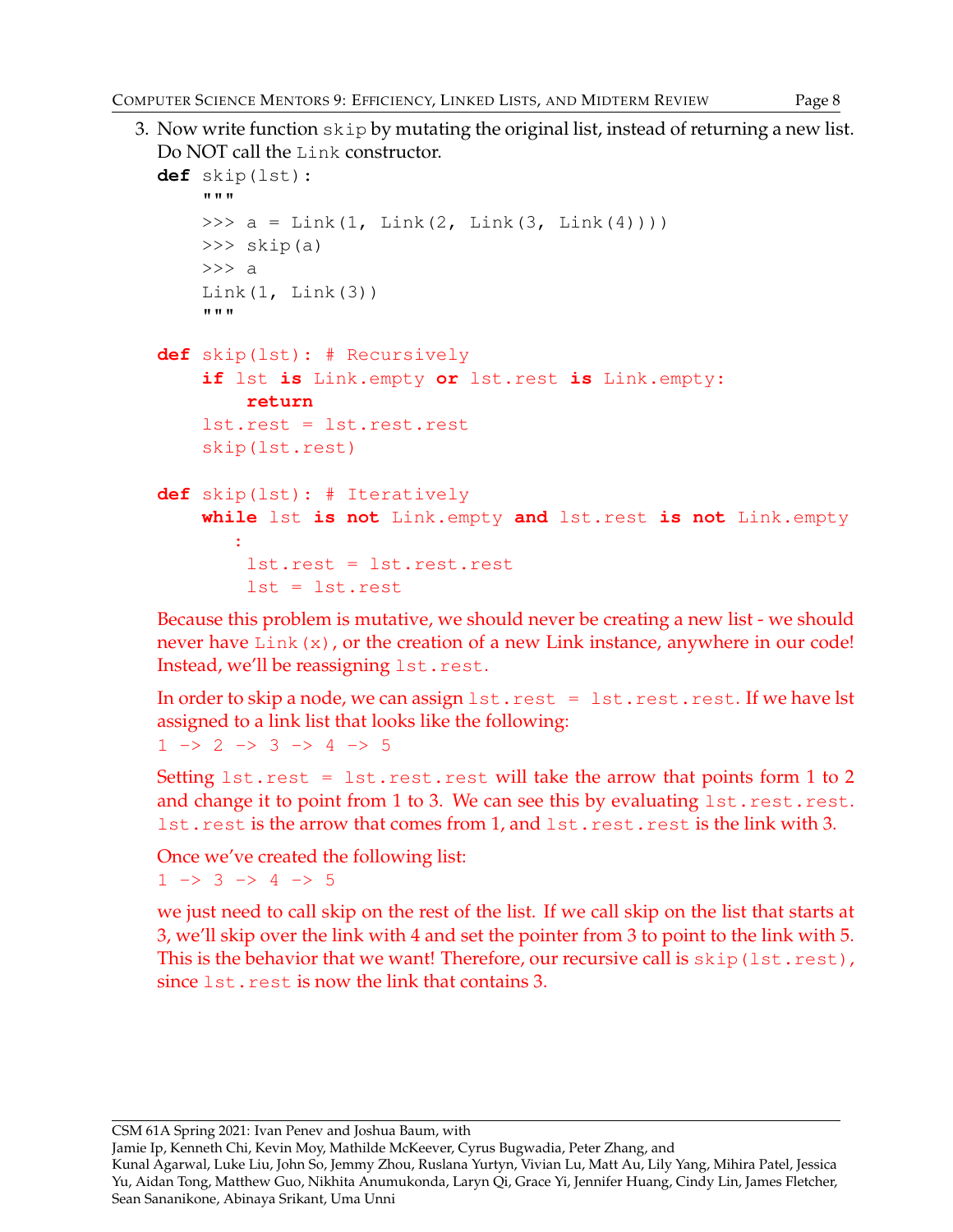4. **(Optional)** Write has\_cycle which takes in a Link and returns True if and only if there is a cycle in the Link.

```
def has_cycle(s):
    "" ""
    >>> has_cycle(Link.empty)
    False
    >>> a = Link(1, Link(2, Link(3)))>>> has_cycle(a)
    False
    >>> a.rest.rest.rest = a
    >>> has_cycle(a)
    True
    """
    if s is Link.empty:
        return False
    slow, fast = s, s.rest
    while fast is not Link.empty:
        if fast.rest is Link.empty:
            return False
        elif fast is slow or fast.rest is slow:
            return True
        slow, fast = slow.rest, fast.rest.rest
    return False
```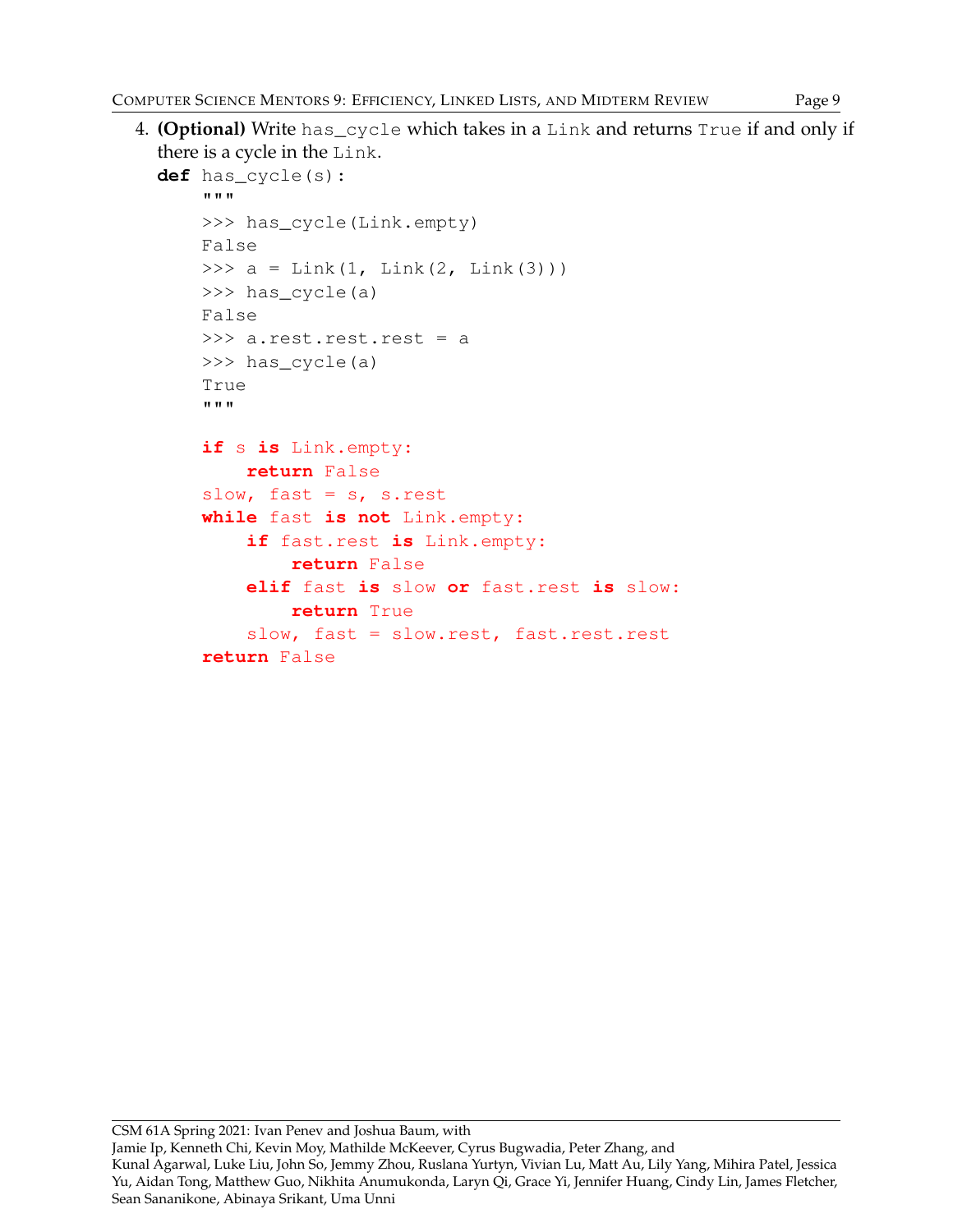# **3 Midterm Review**

1. Fill in each blank in the code example below so that its environment diagram is the following. Do not write any new colors (use only references to pre-existing list elements).



```
a = [\text{"red", \text{ "red"}}]b = [\text{"orange", "green", "indigo"]a[1] = b[0]c = [\n    "yellow", \n    "green"]a.append(c)
c = ["blue", "violet"]a[2][1] = bb.pop(0)b[1] = [c[0]] + [b[1]] + [c[1]]
```
CSM 61A Spring 2021: Ivan Penev and Joshua Baum, with

Jamie Ip, Kenneth Chi, Kevin Moy, Mathilde McKeever, Cyrus Bugwadia, Peter Zhang, and

Kunal Agarwal, Luke Liu, John So, Jemmy Zhou, Ruslana Yurtyn, Vivian Lu, Matt Au, Lily Yang, Mihira Patel, Jessica Yu, Aidan Tong, Matthew Guo, Nikhita Anumukonda, Laryn Qi, Grace Yi, Jennifer Huang, Cindy Lin, James Fletcher, Sean Sananikone, Abinaya Srikant, Uma Unni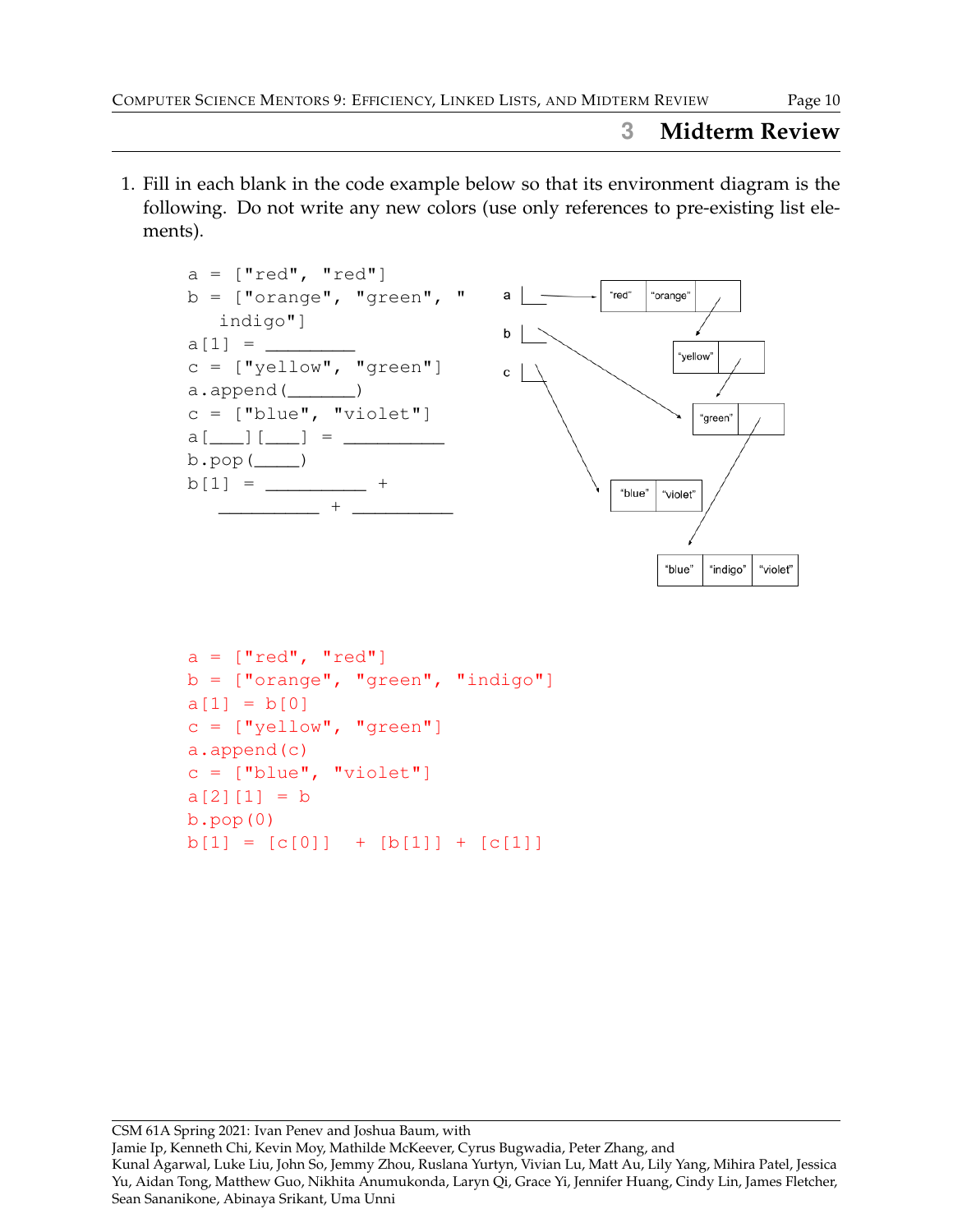2. Implement subsets, which takes in a list of values and an integer n and returns all subsets of the list of size exactly n in any order. You may not need to use all the lines provided.

```
def subsets(lst, n):
    """
    >>> three_subsets = subsets(list(range(5)), 3)
    >>> for subset in sorted(three subsets):
    ... print(subset)
    [0, 1, 2][0, 1, 3][0, 1, 4][0, 2, 3][0, 2, 4][0, 3, 4][1, 2, 3]
    [1, 2, 4][1, 3, 4][2, 3, 4]"""
    if n == 0:
       ________________________________
    if _______________________________:
       ________________________________
    ______________________________________________
    ______________________________________________
    return _______________________________________
    if n == 0:
        return [[]]
    if len(lst) == n:return [lst]
    with_first = [[lst[0]] + x for x in subsets(lst[1:], n -
       1)]
    without_first = subsets(lst[1:], n)
    return with_first + without_first
```
CSM 61A Spring 2021: Ivan Penev and Joshua Baum, with

Jamie Ip, Kenneth Chi, Kevin Moy, Mathilde McKeever, Cyrus Bugwadia, Peter Zhang, and

Kunal Agarwal, Luke Liu, John So, Jemmy Zhou, Ruslana Yurtyn, Vivian Lu, Matt Au, Lily Yang, Mihira Patel, Jessica Yu, Aidan Tong, Matthew Guo, Nikhita Anumukonda, Laryn Qi, Grace Yi, Jennifer Huang, Cindy Lin, James Fletcher, Sean Sananikone, Abinaya Srikant, Uma Unni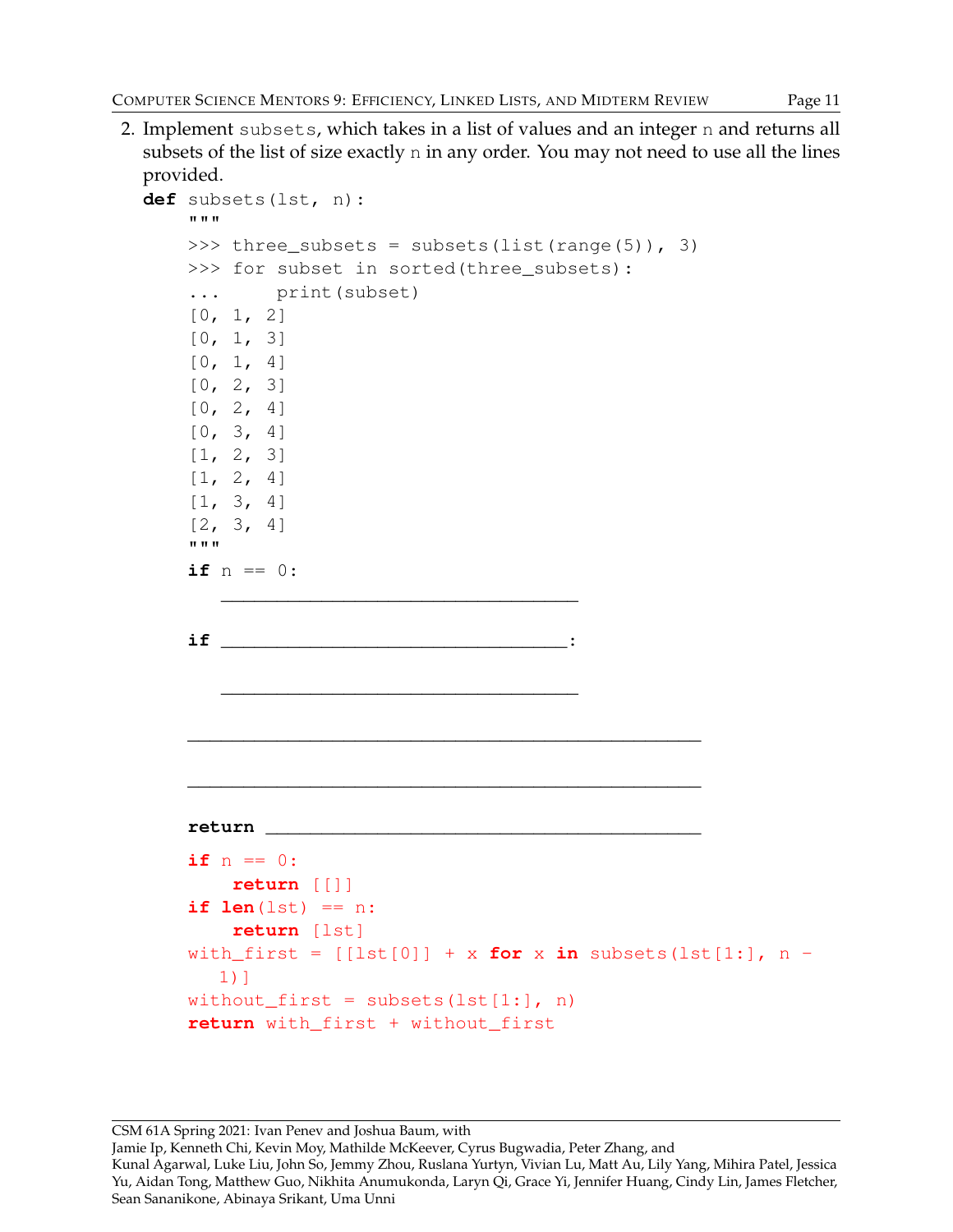3. Write a generator function num\_elems that takes in a possibly nested list of numbers lst and yields the number of elements in each nested list before finally yielding the total number of elements (including the elements of nested lists) in lst. For a nested list, yield the size of the inner list before the outer, and if you have multiple nested lists, yield their sizes from left to right.

```
def num_elems(lst):
    """
    >>> list(num_elems([3, 3, 2, 1]))
    [4]
    >>> list(num_elems([1, 3, 5, [1, [3, 5, [5, 7]]]]))
    [2, 4, 5, 8]"""
    count = \_for ___________________________:
        if ________________________:
            for _________________________________:
                yield ___________________________
            _______________________________
        else:
            _______________________________
    yield ___________________________
def num_elems(lst):
    count = 0for elem in lst:
        if type(elem) is list:
            for c in num_elems(elem):
                yield c
            count += c
        else:
            count += 1yield count
```
count refers to the number of elements in the current list lst (including the number

CSM 61A Spring 2021: Ivan Penev and Joshua Baum, with

Jamie Ip, Kenneth Chi, Kevin Moy, Mathilde McKeever, Cyrus Bugwadia, Peter Zhang, and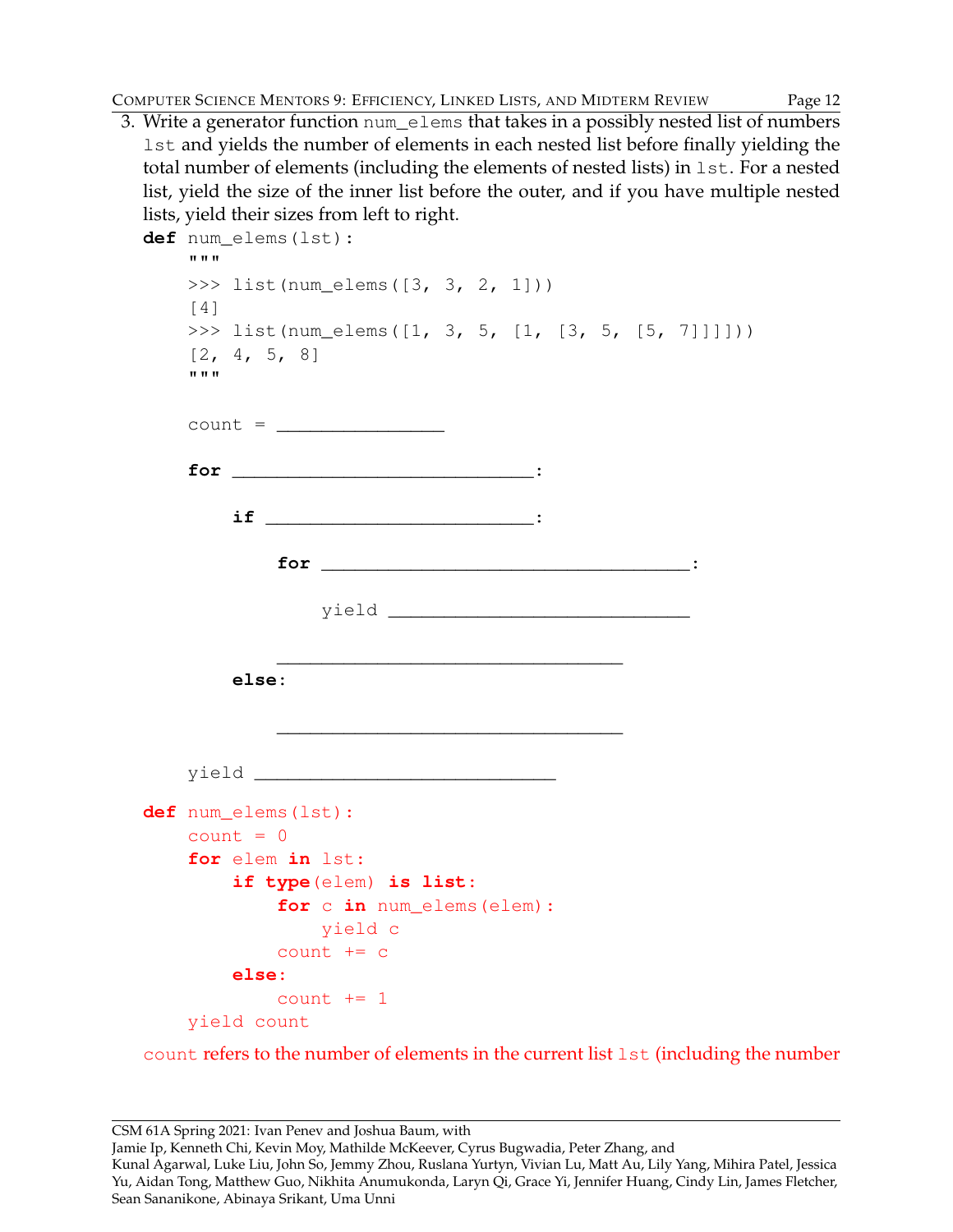of elements inside any nested list). Determine the value of count by looping through each element of the current list lst. If we have an element elem which is of type **list**, we want to yield the number of elements in each nested list of elem before finally yielding the total number of elements in elem. We can do this with a recursive call to num\_elems. Thus, we yield all the values that need to be yielded using the inner for loop. The last number yielded by this inner loop is the total number of elements in elem, which we want to increase count by. Otherwise, if elem is not a list, then we can simply increase count by 1. Finally, yield the total count of the list.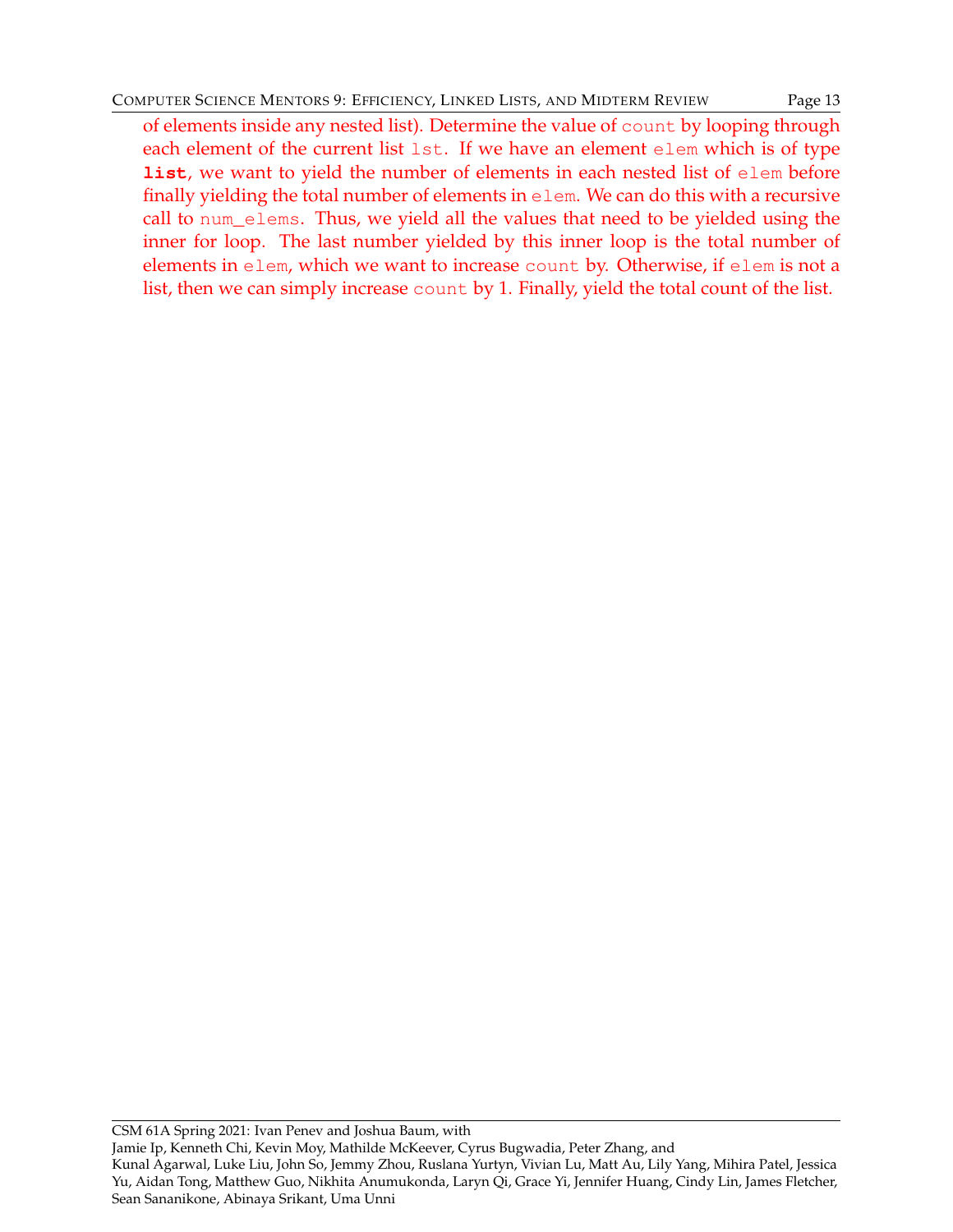4. Define delete path duplicates, which takes in t, a tree with non-negative labels. If there are any duplicate labels on any path from root to leaf, the function should mutate the label of the occurrences deeper in the tree (i.e. farther from the root) to be the value  $-1$ .

```
def delete_path_duplicates(t):
   """
  >>> t = Tree(1, [Tree(2, [Tree(1), [Tree(1)]>>> delete_path_duplicates(t)
   >>> t
   Tree(1, [Tree(2, [Tree(-1), Tree(-1)])])
   >>> t2 = Tree(1, [Tree(2), Tree(2, [Tree(2, [Tree(1, Tree)]])(5))])])])
   >>> delete_path_duplicates(t2)
   >> 72Tree(1, [Tree(2), Tree(2, [Tree(-1, [Tree(-1, [Tree(5)])])]])])
   """
    def helper(_______________, _______________):
        if ________________________________:
            ________________________________
        else:
            ________________________________
        for _______ in ____________________:
            ________________________________
    ________________________________________
    def helper(t, seen_so_far):
        if t.label in seen_so_far:
          t.label = -1else:
            seen_so_far = seen_so_far + [t.label]
        for b in t.branches:
            helper(b, seen_so_far)
    helper(t, [])
```
Jamie Ip, Kenneth Chi, Kevin Moy, Mathilde McKeever, Cyrus Bugwadia, Peter Zhang, and